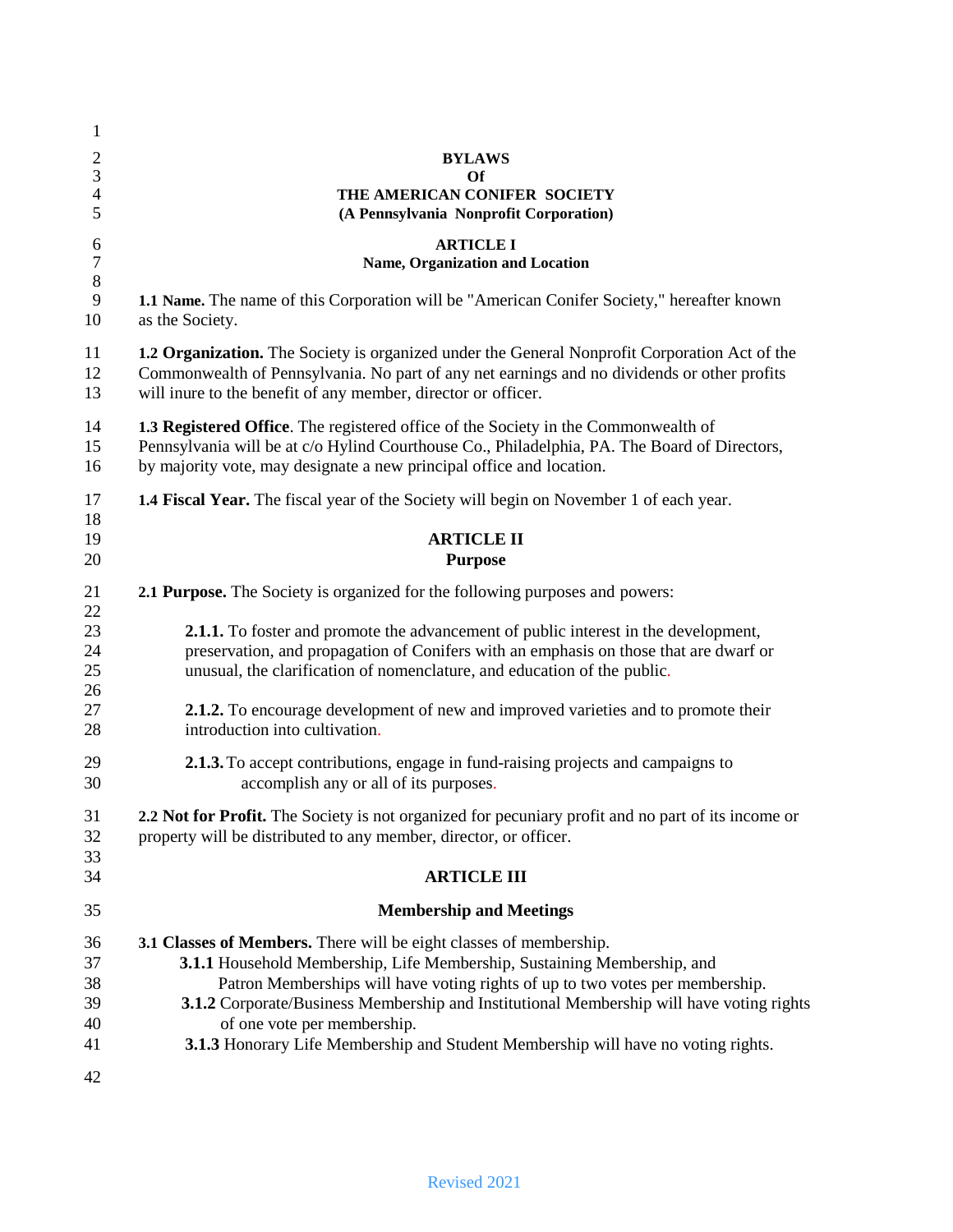- **3.2 Qualification of Members.** Any person who has an active interest in gardening and who
- agrees to uphold the objectives of the Society will be eligible for membership in this Society.
- Application will be made to the National Office, accompanied by payment of the required
- dues for membership according to the amount in effect at time of membership application.
- **3.3 Dues.** The board of directors may levy dues upon the members in amounts and for periods as may be determined by resolution of the board.
- **3.4 Enforcement.** The board of directors may make regulations necessary to enforce the collection of dues, including provisions for the termination of membership upon reasonable
- notice for nonpayment of dues, and for reinstatement of membership.
- **3.5. Termination and Transfer of Membership.** The right of a member of the Society to vote will cease on the termination of his/her membership. No member may transfer his/her membership or any right arising from membership.
- **3.6. Annual Meeting.** The board of directors will fix the date and time of the annual meeting of the members. Notice of the annual membership meeting will be sent to members at least sixty days prior to the date of the meeting.
- **3.7. Place of Meeting.** The annual meeting of the membership will be held at the place as designated by the board of directors in the notice of the meeting.
- **3.8. Special Meeting.** Special meetings of the members may be called at any time by a majority of the board of directors or by petition signed by twenty five members entitled to vote. The petition must state the reason for the meeting. Notice of the meeting will be given to the members as provided for the annual meeting and will state the purpose(s) for which the meeting is called. The board of directors or the petitioning members will fix the time, date, and location of the special meeting.
- **3.9 Quorum, Manner of Acting and Adjournment**. A quorum at any meeting of members will be fifty voting members. A member"s dues must be current to be eligible to vote.
- **3.10. Organization.** When the Society President and/or Secretary are absent from a meeting of the members, a chair pro-tem and/or secretary pro-tem will be elected according to the adopted Parliamentary Authority.
- 
- **3.11. Notice.** Unless members indicate otherwise to the National Office Manager, all communication required in these bylaws including meeting notices may be sent electronically.
- 

 **3.12. Electronic Meetings.** All entities of the Society are authorized to meet either entirely or via partial remote participation by video conferences or through other electronic communication media. Such meetings are authorized provided all members may hear or see and hear each other while participating in the meeting. An anonymous vote conducted through an associated internet meeting service will be deemed a ballot vote. Telephone participants may waive their right to a ballot vote and cast a voice vote. Each aforementioned case fulfills any requirement in the bylaws or other 81 related rules that a vote be conducted by ballot.

### **ARTICLE IV**

# **Board of Directors**

**4.1. Powers.** The board of directors (hereafter "the board") will have full power to conduct,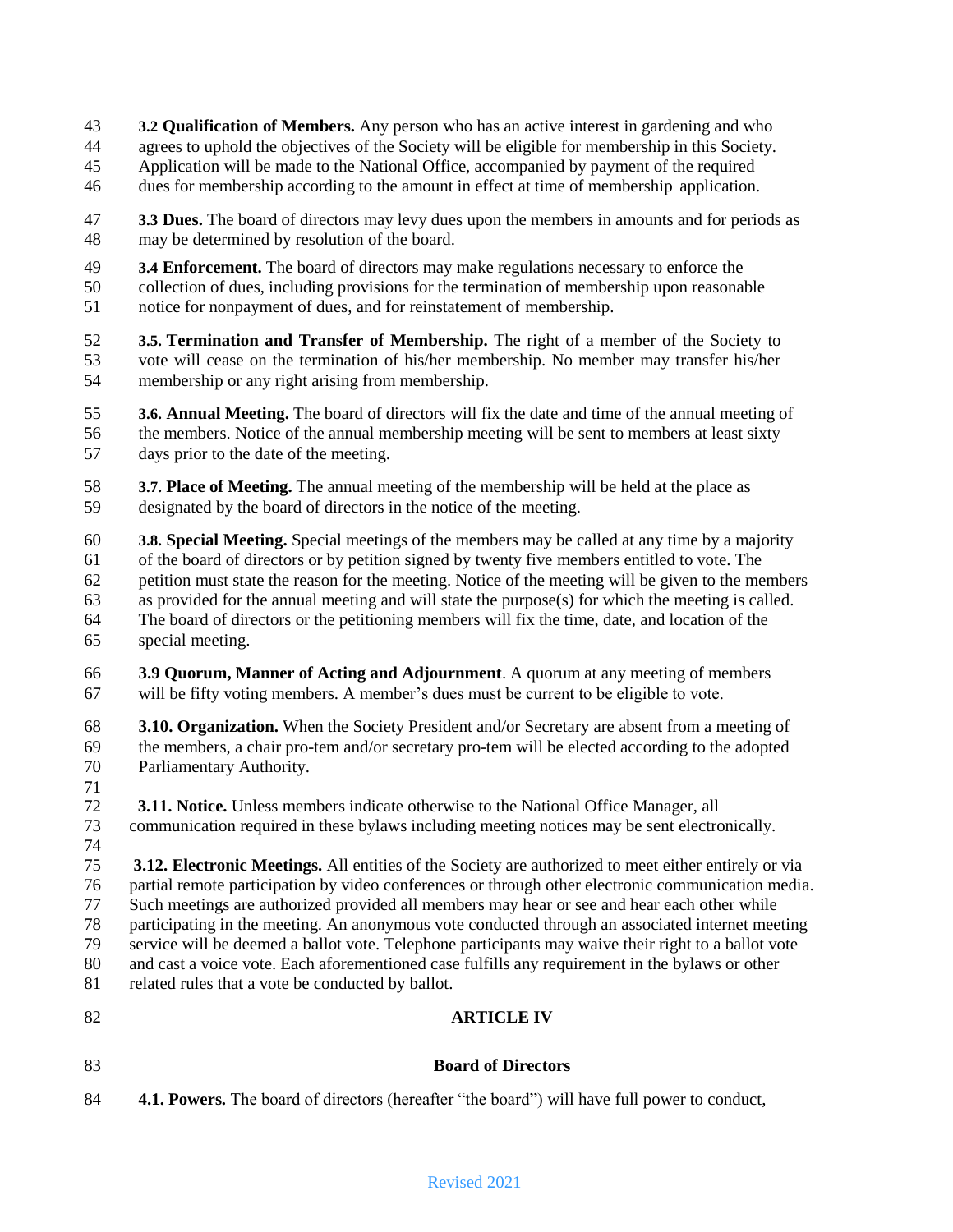- manage, and direct the business and affairs of the Society. All powers of the Society, except
- those specifically reserved or granted to the members by statute, by the articles of incorporation, or these bylaws, are vested in the board.
- 
- **4.1.1** The board may adopt Standing Rules and Special Rules to help manage the
- Society. Standing Rules will be published as a conforming document to the Policies of the
- Board. Special Rules will be published as an independent document. No Standing Rule or
- Special Rule that conflicts with the ACS Articles of Incorporation, Constitution, or Bylaws can
- be adopted.
- **4.2 Qualification and Selection.** Each director of the Society must be a member of the Society. They will be elected as specified in article 7.12.
- **4.3. Number and Term of Office.** The board will consist of eight directors. Each region will elect two directors, one of which will be the president of the region. The regional directors must be elected at least one month prior to the next national meeting.
- 
- 100 Terms of office will be two years. Regional directors' terms will start in alternating years.
- 101 Elected directors will serve two year terms or until a successor is elected.
- Directors cannot serve more than three successive terms, but can be re-elected after one year off the board.
- **4.4. Ex Officio Members.** Ex officio members of the board will be the national office
- manager, the CONIFER *QUARTERLY* editor, the web master, and the immediate past president. Ex officio members of the board will be non-voting members.
- If the member"s term as elected director, but not the term as officer, has expired, the officer will be considered ex officio and not entitled to vote.
- **4.5. Officers.** The officers of the Society are President, Vice President, Treasurer, and Secretary.
- When there is more than one nominee for an office, the board will elect these officers by ballot
- vote from among any member in good standing. When there is only one nominee for an office,
- the presiding officer may declare that nominee elected. The election will be held at an
- organizational meeting in conjunction with the annual membership meeting.
- A member of the board elected as an officer relinquishes his/her responsibilities as a regional
- representative. The region will elect a new representative prior to the next national board meeting.
- **4.6. Organization**. The president of the Society will preside at every meeting of the board. In the absence of the president, the vice president will preside. In the absence of the secretary, the presiding officer of the meeting will appoint a secretary pro-tem.
- 
- **4.7. Resignations.** Any director of the Society may resign at any time by giving written notice to the 122 president or the secretary of the Society. The resignation will take effect at the date specified in the 123 written notice unless otherwise specified. Acceptance of the resignation is not necessary.
- **4.8. Vacancies.** The board may declare the office of a director vacant because of death,
- resignation, or removal in any manner other than under the provisions of Section 4.8 of this
- article, or for any other proper cause, or if within sixty days after notice of his/her election,
- he/she does not accept the office either in writing or by attending the next meeting of the board.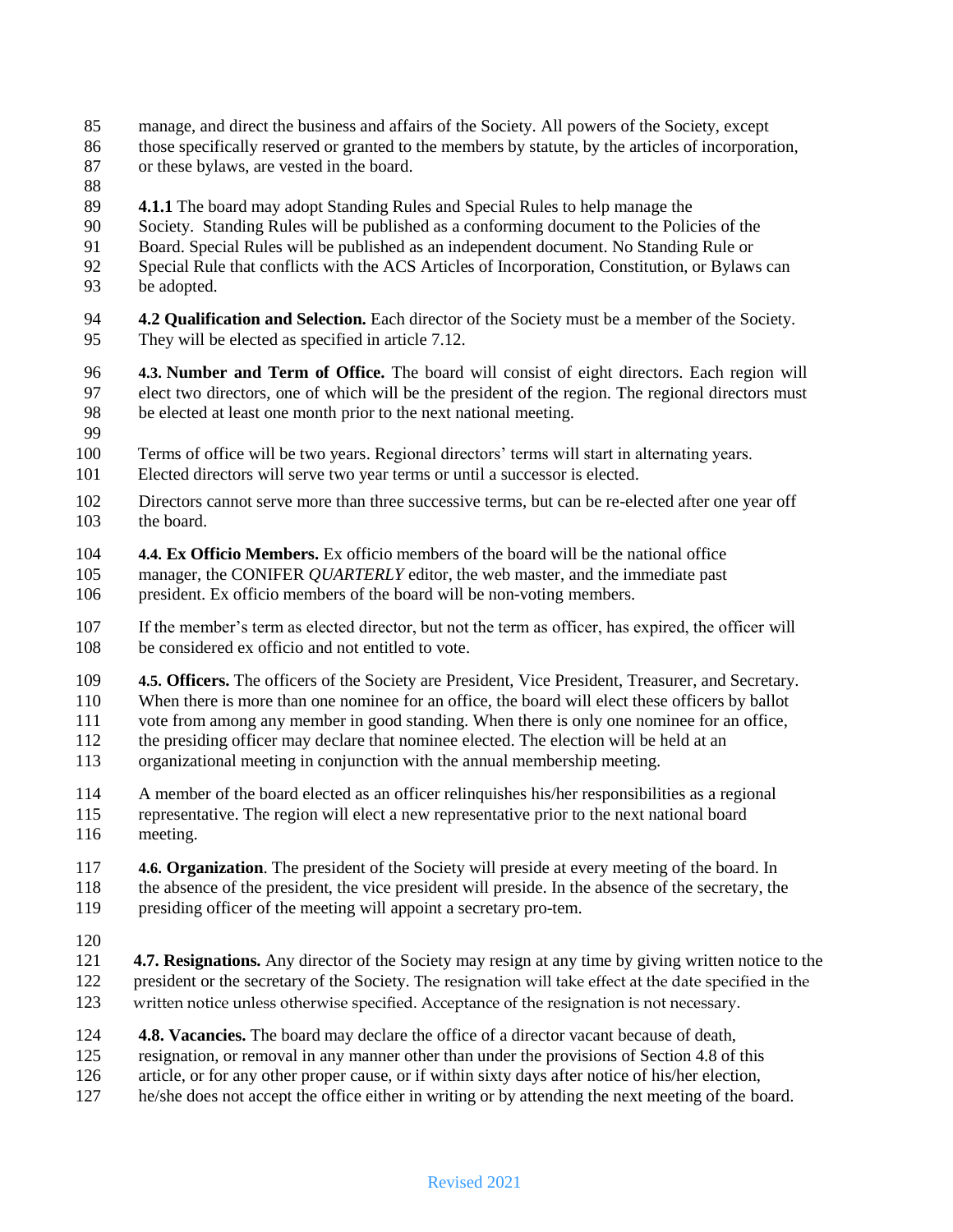- Any vacancy on the board created by the death, resignation or removal of a regional director, but
- not a regional president, will be filled by a majority vote of the remaining members of the board,
- even if there is less than a quorum, at any regular or special meeting. Each person elected will
- serve for the balance of the unexpired term of the director whose office was declared vacant or
- until a successor is elected.
- **4.9. Removal.** At any special meeting of the membership called for the purpose of removing or electing directors, the entire board or any individual director may be removed from office without assigning any cause by the vote of the majority of members present and voting. In case any one or more directors are removed, new directors may be elected at the same meeting.
- **4.10. Place of Meeting**. Meetings of the board may be held at any location designated in the notice of the meeting. The board will adopt special and standing rules for conducting electronic meetings and specify the chosen platform in those rules.
- **4.11. Organization Meeting**. Immediately after each annual election, the newly selected board will meet for the purpose of organization and the transaction of other business. Notice of this meeting need not be given. The organization meeting may be held at any other time or place specified in a notice given as provided in Section 4.12 of this Article.
- **4.12. Regular Meetings.** Regular meetings of the board will be held at the time and place designated by the board. At regular meetings, the directors will transact any business as may properly be brought before the meeting. Notice of regular meetings will be given at least fourteen days prior to the meeting.
- **4.13. Special Meetings**. The president or three voting board members may call for a special meeting with five days" notice to voting directors, ex-officio directors, and officers. Special meetings must take place between the hours of 10:00 am and 10:00 pm EST.
- **4.14. Quorum, Manner of Acting, and Adjournment.** Each director will be entitled to one vote. Except as otherwise specified in the articles of these bylaws, the acts of a majority of the directors present at a meeting at which a quorum is present will be the acts of the board. In the absence of a quorum, the directors will comply with the adopted parliamentary authority. The directors will act only as a board and the individual directors will have no other power.
- 
- **4.15. Committees.** The board may establish committees. Committees must include at 159…….least one other member of the Society. Each committee of the board will serve at the 160 bleasure of the board.
- No committee of the board will exercise any of the powers or authority vested in the board by
- these bylaws or the Nonprofit Corporation Law of Pennsylvania unless authorized by resolution
- of the board. Any committee of the board may make recommendations to the board concerning the exercise of the board"s powers and authority.
- The establishment of any committee of the board and the delegation of power and authority will not alone relieve any director of his/her fiduciary duty to the Society.
- Each committee will keep regular minutes of its proceedings and report the proceedings periodically to the board as required.
- **4.16. Interested Directors or Members; Quorum**. No contract or transaction between the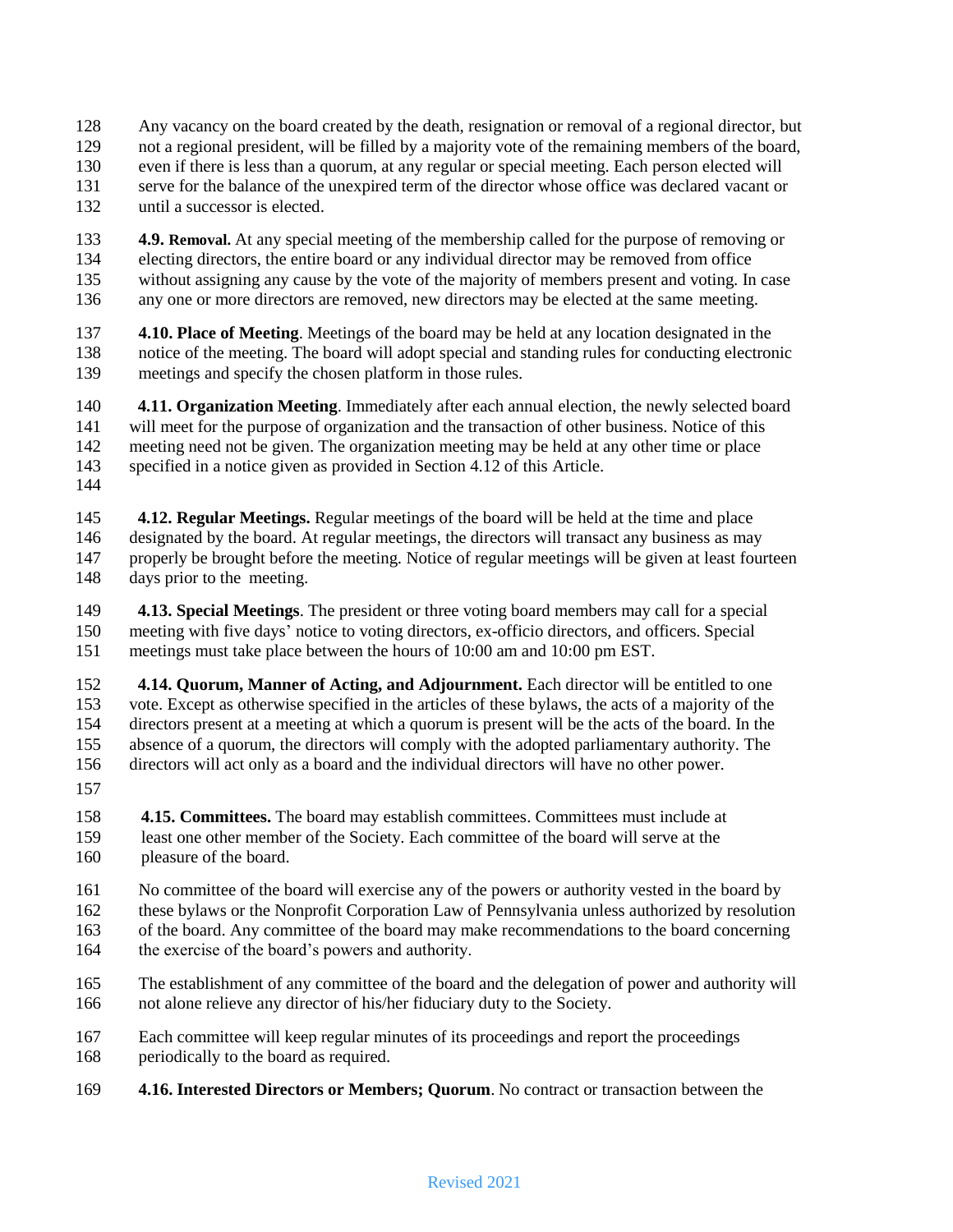- Society and one or more of its directors or members, or between the Society and any other
- Society, partnership, association, or other organization in which one or more of its directors or
- officers are directors or officers of the Society will be void or voidable solely for that reason,
- or solely because the director or officer is present at or participates in the meeting of the board which authorizes the contract or transaction, or solely because their votes are counted for such
- purpose, if:

 (1) The material facts as to the relationship or interest and as to the contract or transaction are disclosed to the board and the board in good faith authorizes the contract or transaction by the affirmative votes of a majority of the disinterested directors, even though the disinterested directors are less than a quorum, or

- (2) The material facts as to his/her relationship or interest and as to the contract or transaction are disclosed to the members entitled to vote, and the contract or transaction is specifically approved in good faith by vote of the members, or
- (3) The contract or transaction is fair as to the Society as of the time it is authorized, approved or ratified, by the board or the members.
- Common or interested directors may be counted in determining the presence of a quorum at a meeting of the board which authorizes a contract or transaction specified in this section.

 **4.17. Expenses**. Each director will be paid reasonable compensation and expenses for services as a director, if any, as fixed by the board for each meeting of the board or committee which he/she attends.

### **ARTICLE V**

# **Notice — Waivers — Meetings**

 **5.1. Notice.** Whenever written notice is required to be given to any person under the provisions of these bylaws, or the Nonprofit Corporation Law of Pennsylvania, it may be given either personally, electronically, or by sending a copy by first class mail, postage prepaid, to his/her address as supplied to the Society for the purpose of notice. If the notice is sent by mail, it will be deemed to have been given to the person entitled when deposited in the United States mail for transmission. A notice of meeting will specify the place, day and hour of the meeting and any other information required by law or these bylaws.

 When a meeting is adjourned, it will not be necessary to give any notice of the adjourned meeting or of the business to be transacted at an adjourned meeting, other than by announcement at the meeting at which such adjournment is taken.

 **5.2. Waivers of Notice**. Whenever any written notice is required to be given under the provisions of these bylaws or the Nonprofit Corporation Law of Pennsylvania, a waiver in writing, signed by the person or persons entitled to notice, whether before or after the time stated, will be deemed equivalent to the giving of notice. Except as otherwise required by this section, neither the business to be transacted at nor the purpose of a meeting need be specified in the waiver of notice of the meeting. In the case of a special meeting of members, a waiver of notice will specify the general nature of the business to be transacted.

- Attendance of a person at any meeting will constitute a waiver of notice of the meeting, except
- where a person attends a meeting for the express purpose of objecting, at the beginning of the
- meeting, to the transaction of any business because the meeting was not lawfully called or
- convened.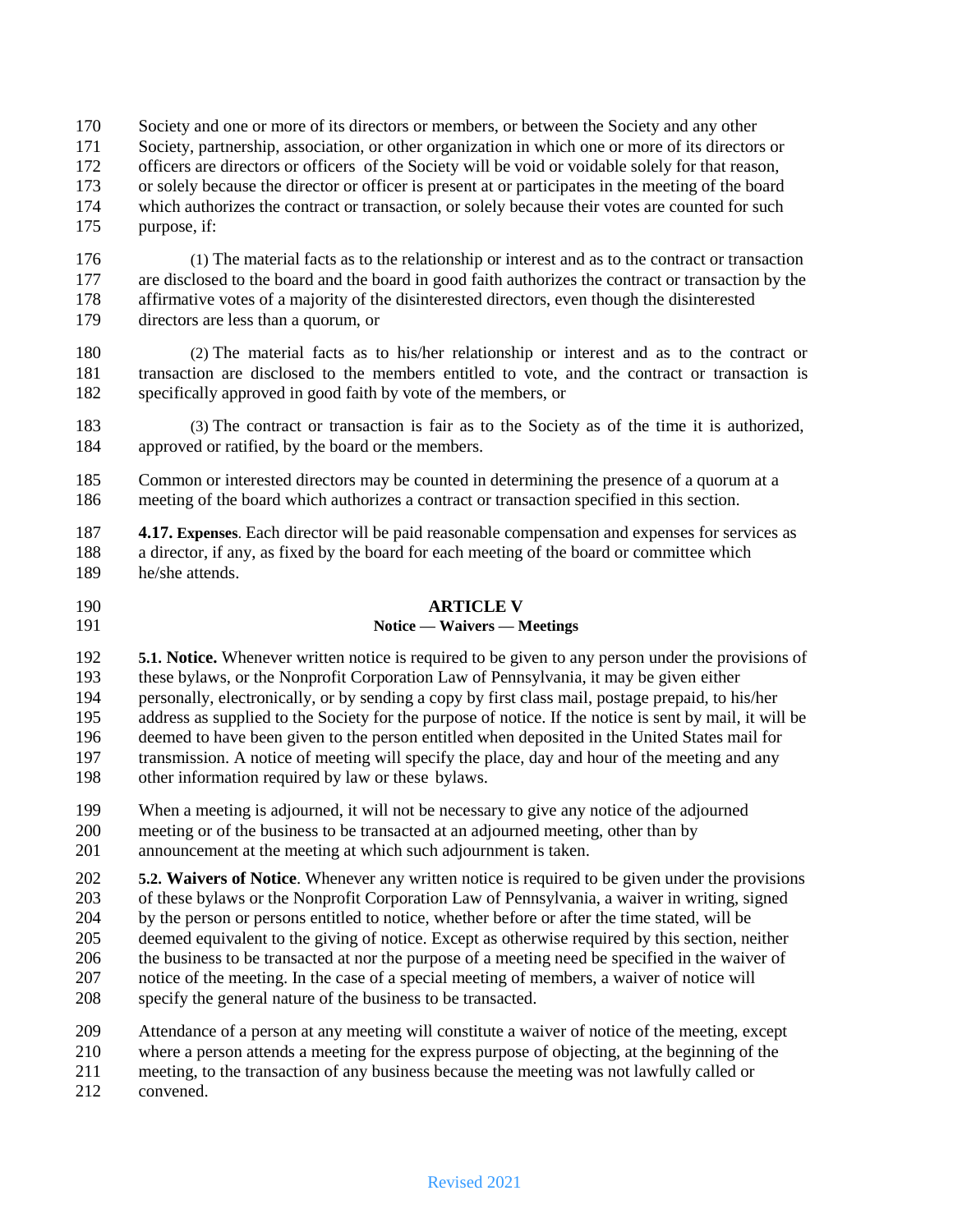**5.3. Modification of Proposal Contained in Notice.** Whenever the language of a proposed resolution is included in a written notice of a meeting, the meeting considering the resolution may, without further notice, adopt it with any clarifying or other amendments as to not enlarge its original purpose.

 **5.4 Exception to Requirement of Notice.** Wherever any notice or communication is required to be given to any person under the provisions of these bylaws or the Nonprofit Corporation Law of Pennsylvania, or by the terms of any agreement or other instrument or as a condition precedent to taking any corporate action, and communication with the person is then unlawful, the giving of notice or communication to the person will not be required and there will not be a 222 duty to apply for a license or other permission to do so.

**ARTICLE VI**

# **Officers**

 **6.1. Nomination, Election and Term of Office**. The officers of the Society will be nominated by a Nominating Committee representing each of the regions. The committee will be elected by the board. Committee nominations for officers will be presented to the board at the summer board meeting. Candidates may be current board members, past board members, or any member of the Society in good standing. After the committee presents its recommendations, the floor will be open for nominations. When there is only one nominee for an office, the presiding officer may declare that nominee elected. When there are multiple nominees for an office, the election will be 232 by ballot vote.

 **6.2.Independent Contractors and Agents**. The board may hire independent contractors or other agents as the business of the Society may require.

 **6.3.Removal.** Any officer, employee or other agent of the Society may be removed, either for or without cause, by the board. Any removal must be without prejudice to the contract rights of any person so removed.

 **6.4.Vacancies.** A vacancy in any office because of death, resignation, removal, disqualification, or any other cause, will be filled by the board, or by the region to which the power to fill the position has been delegated. If the office is one for which these bylaws prescribe a term, it will be filled for the unexpired portion of the term.

 **6.5. General Powers.** These officers will perform their duties prescribed by these bylaws, adopted special and standing rules, and by the parliamentary authority adopted by the Society.

- **6.6. President.** The president will be the chief executive officer of the Society and have general 246 supervision over the activities and operations of the Society, subject to the control of the board.
- **... 6.7. Duties of the President.** The president will:
- **6.7.1** Preside at all meetings of the Society and of the board.
- **6.7.2** Execute contracts and related documents for the Society authorized by the board,
- except when the execution is delegated by the board, or by these bylaws, to some other officer or agent of the Society.
- **6.7.3.** Keep the board and officers fully informed of conditions and operation of the Society.
- **6.7.4.** Support and defend policies and programs adopted by the board.
- **6.7.5.** Act as spokesman to the press, the public and related organizations as required.
- **6.7.6.** Promote interest and active participation in all Society activities by the membership.
- **6.7.7.** Assure that the Policies of the Board are current and accurately reflect the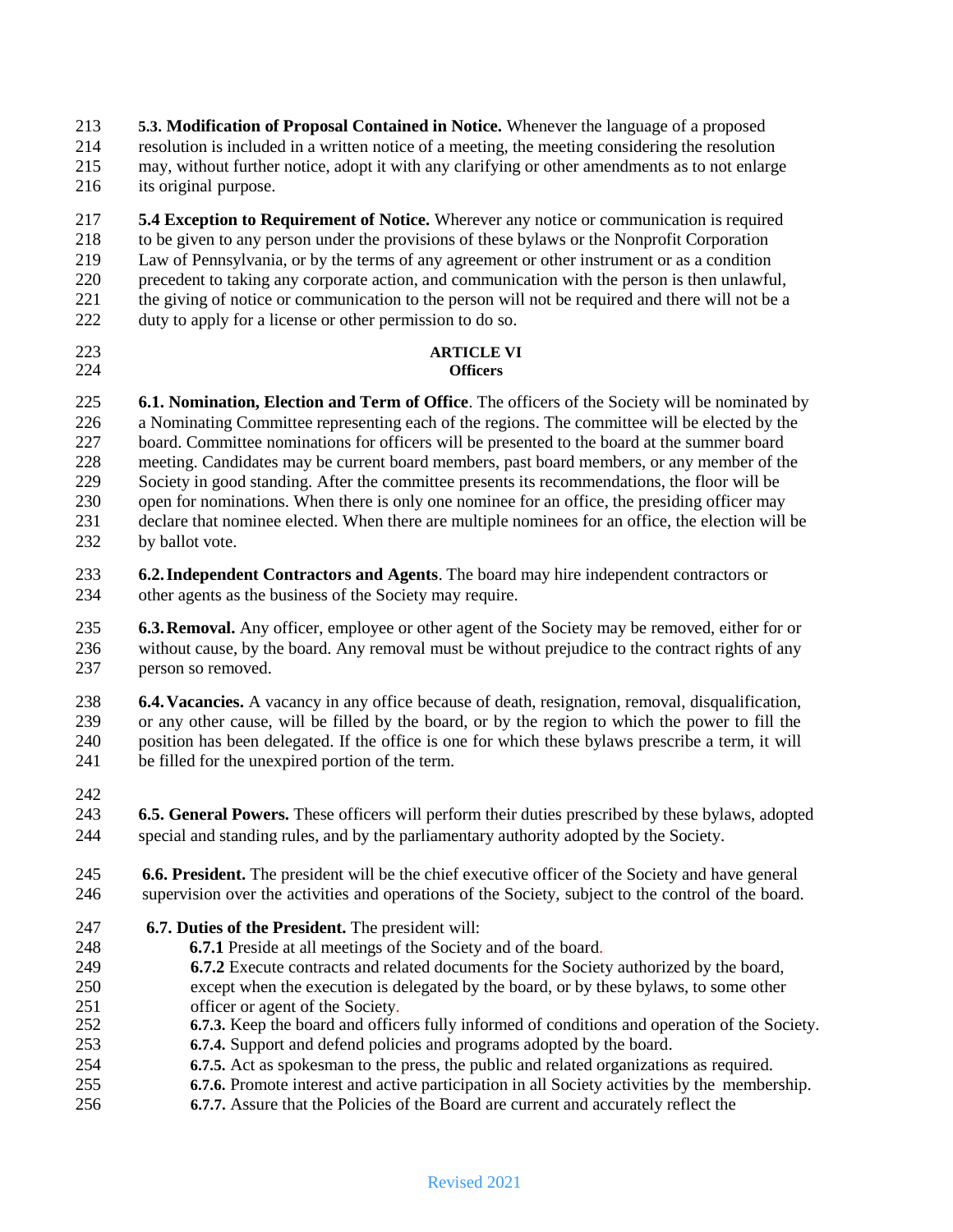- policies and actions of the board.
- **6.7.8.** Perform all duties incident to the office of president, and other duties as may be
- assigned by the board.

# **6.8. VICE PRESIDENT. The vice president will:**

- **6.8.1** Perform the duties of the president in his/her absence.
- **6.8.2** Serve as Chair of the CONIFER *QUARTELY* Advisory Committee.
- **6.8.3** Perform other duties as assigned by the president and/or the board.
- **6.8.4** Assume the office of president if a vacancy occurs in the office due to the death,
- resignation or removal of the president.

# **6.9. TREASURER. The treasurer will:**

- **6.9.1** In cooperation with the Finance Committee, help develop and implement a financial strategy to ensure the Society"s long term financial stability, including support for, and operation within, an annual budget.
- **6.9.2** Prepare and present the final annual budget, after its preliminary preparation by the
- Finance Committee, with the assistance of the National Office, to the board for approval. **6.9.3.** Manage financial investments of the Society judiciously to assure financial
- security and maximum return.

# **6.10. SECRETARY. The secretary will:**

- **6.10.1.** Record and prepare appropriate minutes of the meetings of the board and meetings of the Society. A draft of the minutes will be supplied to the officers for review within thirty days following the meeting. After review the secretary will forward a copy
- of the minutes to all board members, the National Office and the CONIFER
- *QUARTERLY* Editor. A copy of the minutes will be maintained by the secretary, the National Office and at the Society"s archival site.
- **6.10.2** Maintain a file for the Society"s Policies of the Board handbook and assist the president in updating the handbook, if needed, after each board meeting.
- **6.10.3** In collaboration with the president, prepare the agenda for board meetings.
- **6.10.4** Distribute the agenda and committee reports to the board members two weeks prior to the board meeting.
- **6.10.5** Assist the president in arranging board meetings with respect to time and place. …….. **6.10.6.** Prepare a short synopsis of the minutes to be published in the next edition of the **CONIFER** *QUARTERLY*.
- **6.11. Officers' Bonds.** Any officer may be required to give a bond for the faithful discharge of his/her duties in such sum, if any and with such surety or sureties as the board will require. If a bond is required, the board shall buy the bond and assume financial responsibility for any premiums due.

 **6.12. Compensation.** Members of the board will serve without compensation except for travel expenses as authorized by the board. The compensation of any independent contractors or other agents will be fixed by the board. No director will be prevented from receiving compensation as an agent solely by reason of the fact that he/she is also a director of the Society.

| - - -<br>298<br>299 | $\sim$ $\sim$ $\sim$ $\sim$ $\sim$ $\sim$ $\sim$ $\sim$ |                    |
|---------------------|---------------------------------------------------------|--------------------|
| 300                 |                                                         | <b>ARTICLE VII</b> |
| 301                 |                                                         | <b>Regions</b>     |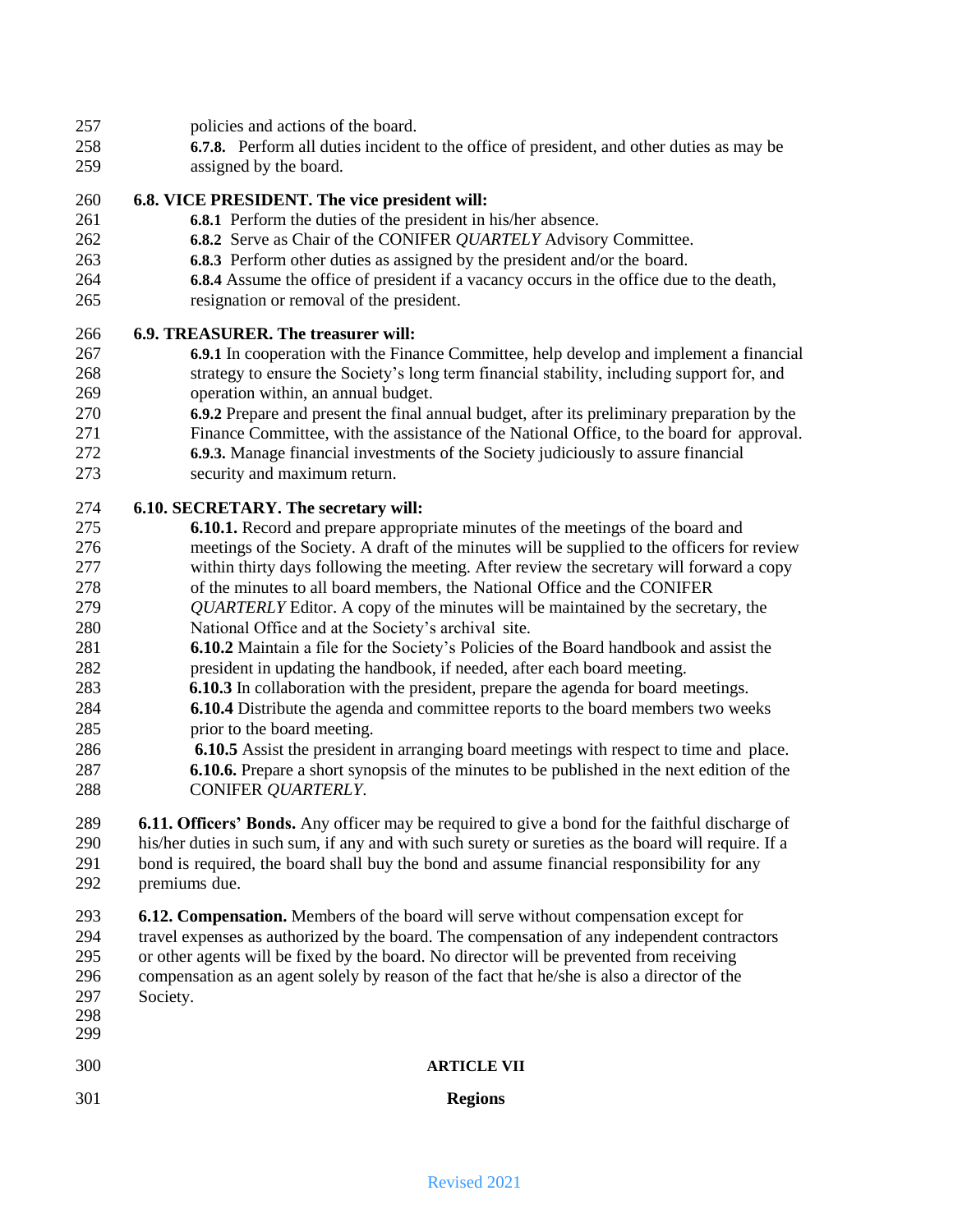**7.1. Regions.** The primary subsection of the Society shall be known as a "Region". The existing Central, Northeastern, Southeastern, and Western Regions are recognized.

 **7.2. Designation of Regions.** The board will assign specific states, provinces and/or areas to the regions and must approve the establishment or modification of regional boundaries. Changes will only be made to meet the needs of the members and fulfill the mission of the Society.

- **7.2.1.** The establishment of a new region requires a nucleus of interested members having high leadership potential and motivation, and will be established mainly for camaraderie and to strengthen the national Society.
- **7.3. Responsibilities of Regions.** Regions will maintain and support the national objectives and purpose as outlined in the Society"s Bylaws and Policies of the Board.
- **7.4. Regional Subsections.** Subsections within regions may be formed including areas, states, chapters, focus groups, study groups, and the like. The board will actively support all groups so long as these groups provide an active public and membership focus according to the objectives of the Society.
- **7.5. Requirement for National Membership.** The national organization will be the primary Society to which all members belong; therefore, national membership is required in order to be a regular attendee, or member, at regional events. Guests and non-members are welcome at individual events.
- **7.6. Regional Officers.** The officers of the Regions are the President, Past President, Vice President, Recording Secretary and Treasurer and will be designated by region.
- **7.6.1.** A member may hold multiple regional offices with the exception of the office of President.
- **7.6.2.** State and area representatives are elected in the same manner as the officers and serve on the regional board.

### **7.7. The Regional President** will:

- **7.7.1.** Be a director of the national board.
- **7.7.2.** Preside at all regional meetings.
- **7.7.3.** Be responsible for overseeing all regional operations and activities.
- **7.7.4.** Serve as chair or appoint the chair for the National Meeting when the meeting is held in their region.
- **7.8. The Regional Vice President** will:
- **7.8.1** Perform the duties of the regional president in his/her absence.
- **7.8.2.** Work with the area or state representatives in the promotion of the Society and
- in the development of programs, presentations, or other promotions on a local level.
- **7.8.3.** Work with the regional president in the recruiting and nomination of area or
- state representatives for election by the regional members.
- **7.8.4** Assume the office of president if a vacancy occurs in the office due to the death, resignation, or removal of the president.

### **7.9. The Regional Treasurer** will:

- **7.9.1.** Work with the regional president in the preparation of the annual budget.
- **7.9.2.** Keep records and account for all funds received as a result of activities in the
- region in accordance with the chart of accounts established by the National Office.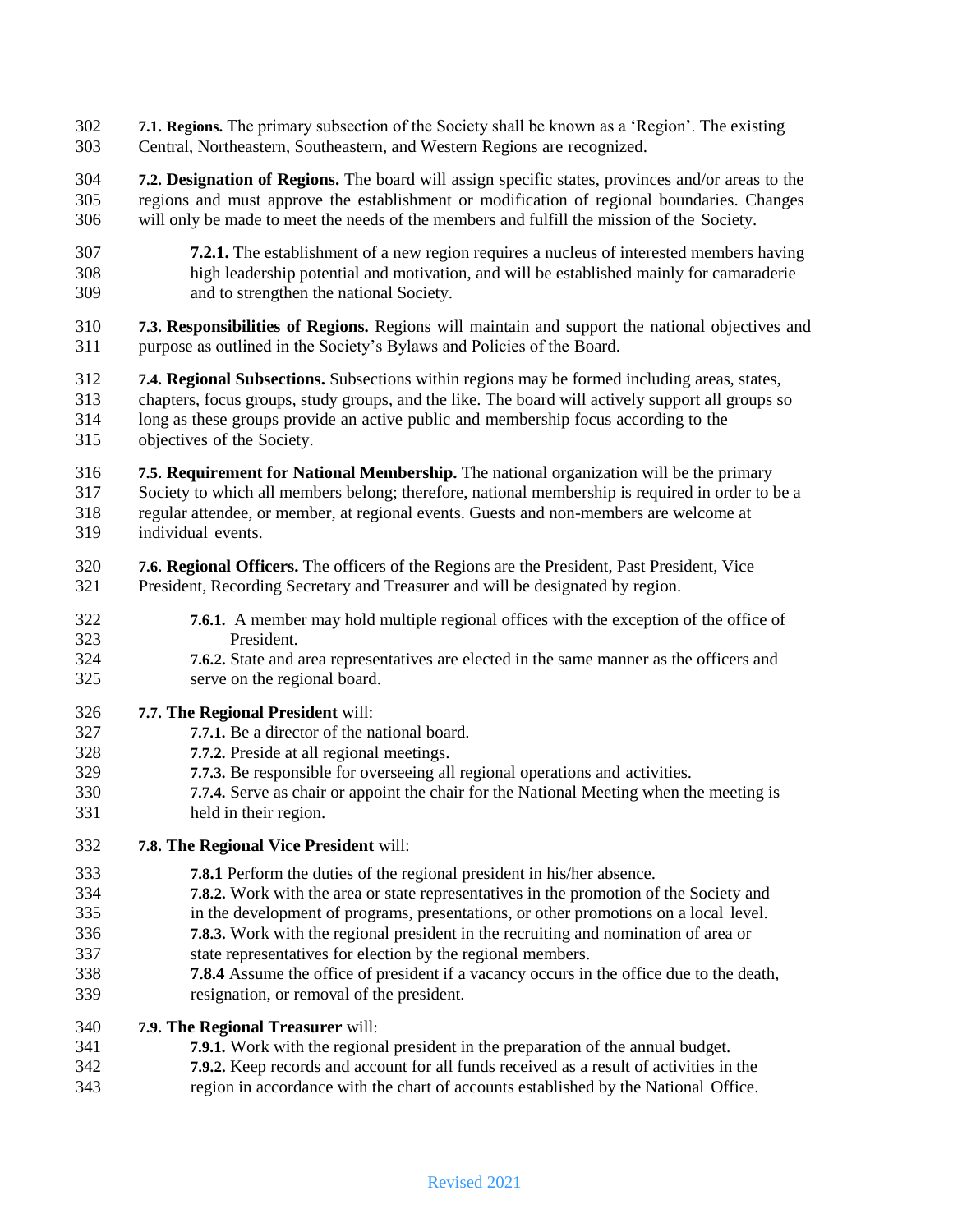**7.9.3.** Prepare annual financial summaries on forms provided by the National Office and the National Treasurer. This summary will be reviewed by the Regional President and forwarded to the National Office as soon as possible after the end of the Society"s fiscal year. (October 31)

# **7.10. The Regional Secretary** will:

- **7.10.1** Provide a mailing address, email address, and telephone service during reasonable hours.
- **7.10.2.** Keep regional records and minutes of meetings.
- **7.10.3.** Mail newsletters and prepare reports of regional activities.
- **7.10.4** Assist the regional president in administrative duties related to planning and conducting the annual regional members" meeting.
- **7.10.5.** Send a current list of regional officers to the National President and the National Office following each election.
- **7.11. Regional Nominating Committee.** A Regional Nominating Committee may be appointed
- by the regional president and will solicit nominations from the membership. Further
- nominations may be solicited from the membership electronically.
- 

 **7.12. Election of Regional Officers.** The method of election of regional officers and regional director will be determined by each region. Elections held by electronic voting must be supported by special and standing rules adopted by each region. Elections may combine traditional paper ballots and electronic voting. Regions must have rules in place to ensure each member casts only one ballot. Regional elections must be completed before the annual national meeting. Regional presidents will inform the National Office of the election results as soon as elections are final.

 **7.13 State/Area Representatives.** State or area representatives will be elected in the same manner as the officers unless candidates are not available. In that case, the regional president may appoint representatives. Appointments should be ratified by the membership at the next regional members" meeting.

 **7.14. Terms of Office.** The terms of office of all officers are two years or until a successor is elected. The continuous service of the Regional President and Vice President will not exceed six years.

 **7.15. Reimbursement.** Reimbursement of regional officers, state or area representatives and regional committee chairs will be made from the regional treasury following the same general guidelines established for the corresponding national positions.

 **7.16. Regional Meetings.** At least one general regional members meeting will be held in each region annually, except that the region in which an annual National Members" Meeting is to be held, has the option, not the obligation, to hold a regional meeting in that same year. No regional or local meeting will be held within thirty days of the National Meeting without consent of the board.

 **7.17. Regional Fiscal Year.** Each region will keep financial records on the same fiscal year basis as the Society and provide semi-annual financial reports to the National Treasurer one month prior to the Society"s board meeting.

**7.18. Regional Funds.** The management of regional funds must conform to IRS requirements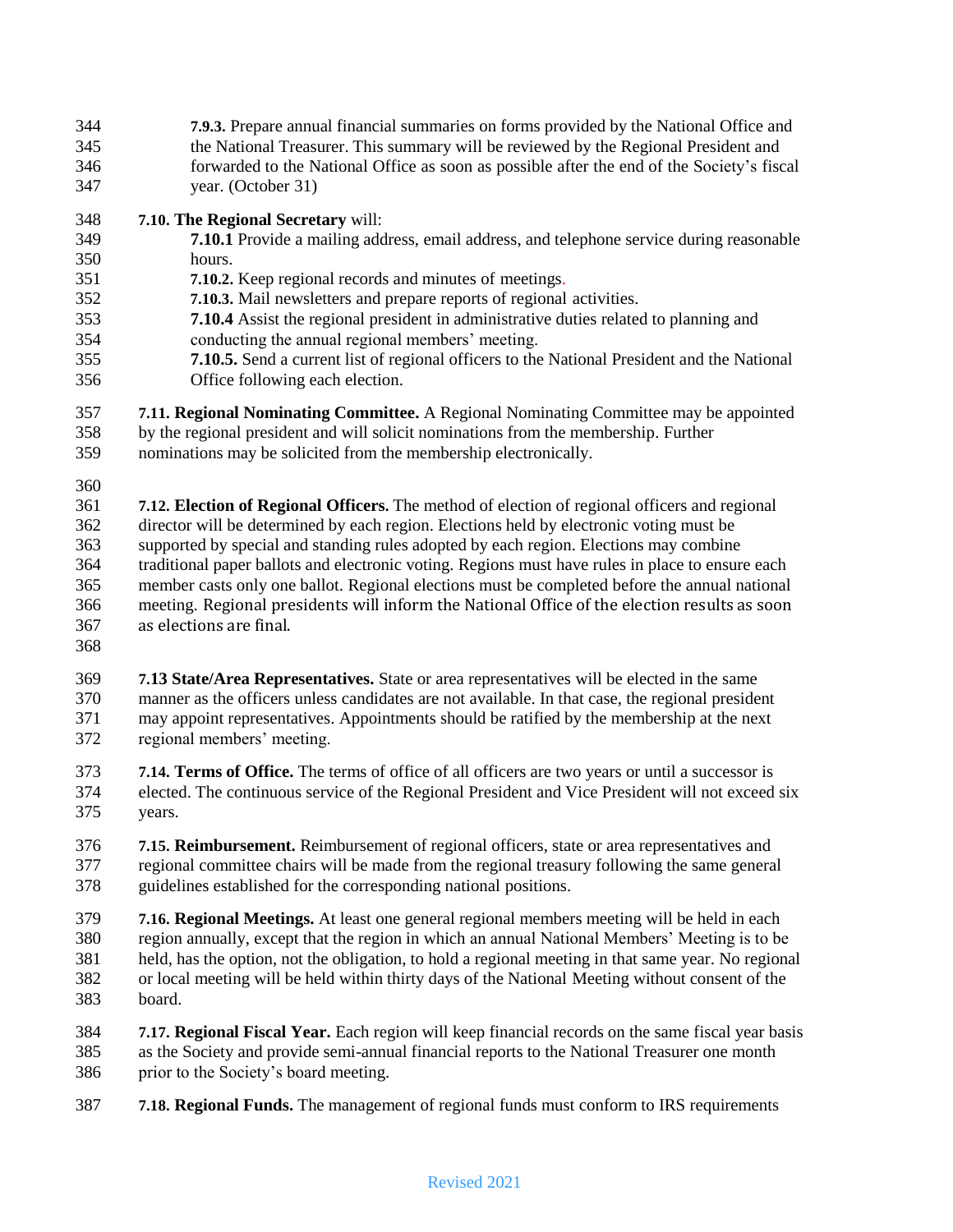- and the Bylaws of the Society; provide for planned support of the Society; and maintain the ability to raise income and direct expenditures.
- **7.19. Regional Support of the Society**
- **7.19.1** Financial support of the national Society must not cause a region"s treasury balance to be less than  $$6,000.00$ .
- **7.19.2** Each region"s share of support to the Society shall be calculated based on the proportion of that region"s membership relative to the national membership.
- **7.19.3** The membership count for each region and the national will be determined as of January 1 of the year preceding the contribution.
- **7.19.4.** The board will determine the total dollar amount of contributions to the national Society based on a review at the summer board meeting of national and regional finances as presented in national and regional budgets for the upcoming year. The date for regional contributions shall be determined by the board at the time of budget review, or not later than October 31 of the respective year.
- **7.20. Conduct of Activities**. Each region will determine how to conduct its own activities, meetings, and projects to further the purpose of the Society. It will keep minutes of meetings and activities and report these to the board through the regional president.
- **7.21 Power to Act**. No regional officer or member shall have the power to act for the Society unless explicitly approved in writing by the board.
- **7.22. Use of Names.** Only the National Society will have proprietary interest in the name "American Conifer Society" and "The Conifer Society". Privilege to use these names by any region will be at the discretion of the board.
- 

 **7.23. Regional Membership Chair.** The Regional President will appoint a regional membership chair who will also be a member of the National Membership Committee.

 **7.24. Announcements.** Space in the CONIFER *QUARTERLY* and on the Society"s Web Site will be determined by the Editor and Web Site Committee, respectively, and will be available to each region for reporting activities and a calendar of events.

- **ARTICLE VIII Indemnification of Directors, Officers, Etc. 8.1. Directors and Officers; Third Party Actions.** The Society will indemnify any director or officer of the Society who was or is a party or is threatened to be made a party to any threatened, pending or completed action, suit or proceeding, whether civil, criminal, administrative, or investigative (other than an action by or in the right of the Society) by reason of the fact that he/she is or was a representative of the Society (that for the purposes of this Article, will mean a director, officer, employee, or agent of the Society, or a person who is or was serving at the request of the Society as a director, officer, employee, or agent of another Society, partnership, joint venture, trust, or other enterprise) against expenses (including attorneys" fees) , judgment,
- fines and amounts paid in settlement actually and reasonably incurred by him/her in connection
- with such action, suit or proceeding if he/she acted in good faith and in a manner reasonably
- believed to be in, or not opposed to, the best interests of the Society, and with respect to any criminal action or proceeding, had no reasonable cause to believe his/her conduct was unlawful.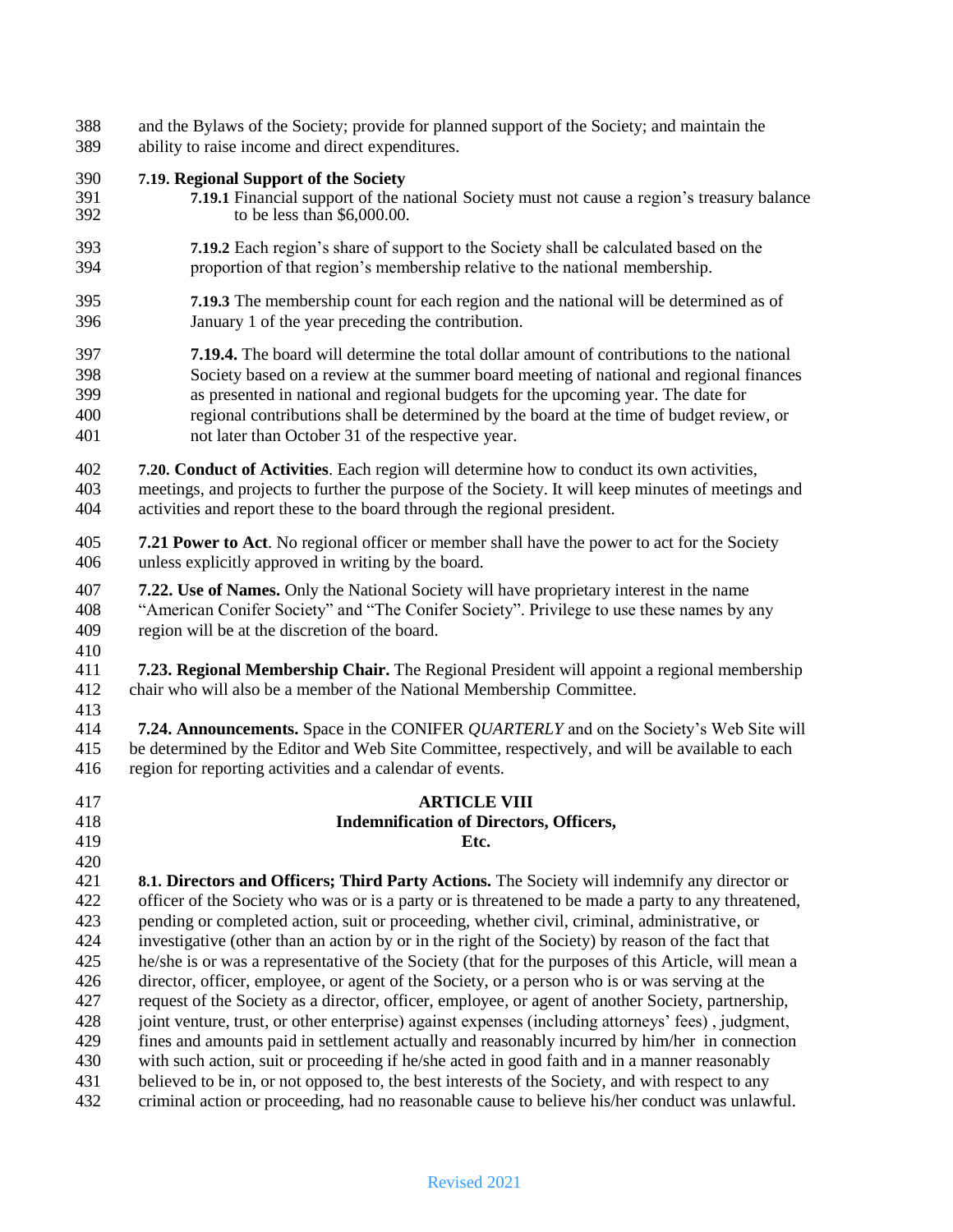The termination of any action, suit or proceeding by judgment, order, settlement, conviction, or upon a plea of nolo contendere or its equivalent will not, of itself, create a presumption that the person did not act in good faith and in a manner which he/she reasonably believed to be in, or not opposed to, the best interests of the Society, and with respect to any criminal action or proceeding had reasonable cause to believe that his/her conduct was unlawful.

 **8.2. Directors and Officers; Derivative Actions.** The Society will indemnify any director or officer of the Society who was or is a party or is threatened to be made a party to any threatened, pending or completed action or suit by or in the right of the Society to procure a judgment in its favor by reason of the fact that he/she was a representative of the Society, against expenses (including attorneys" fees) actually and reasonably incurred by him/her in connection with the defense or settlement of such action or suit if he/she acted in good faith and in a manner he/she reasonably believed to be in, or not opposed to, the best interests of the Society and except that no indemnification will be made in respect of any claim, issue or matter as to which such person will have been adjudged to be liable for negligence or misconduct in the performance of his/her duty to the Society unless and only to the extent that the court of common pleas of the county in which the registered office of the Society is located or the court in which such action or suit was brought will determine upon application that, despite the adjudication of liability, but in view of all the circumstances of the case, such person is fairly and reasonably entitled to indemnity for such expenses that the court of common pleas or such other court shall deem proper.

 **8.3. Employees and Agents.** To the extent that a representative of the Society who neither was nor is a director or officer of the Society has been successful on the merits or otherwise in defense of any action, suit or proceeding referred to in Sections 8.1 and 8.2 of this Article or in defense of any claim, issue or matter therein, he/she will be indemnified by the Society in any other circumstances to any extent if the Society would be required by Section 8.1 or 8.2 of this Article to indemnify such person in such circumstances to such extent if he/she were or had been a director or officer of the Society.

 **8.4. Procedure for Effecting Indemnification.** Indemnification under Section 8.1, 8.2 or 8.3 of this Article will be made when ordered by court (in which case the expenses, including attorneys" fees, of the representative in enforcing such right of indemnification will be added to and be included in the final judgment against the Society) and may be made in the specific case upon a determination that indemnification of the representative is required or proper in the circumstances because he/she has met the applicable standard of conduct set forth in Section 8.1 or 8.2 of this Article. This determination will be made:

- 1) By the board by a majority vote of a quorum consisting of directors who were not parties to such action, suit or proceeding, or
- (2) If such a quorum is not obtainable, or, even if obtainable a majority vote of a
- quorum of disinterested directors so directs, by independent legal counsel in a
- written opinion, or
- (3) By the members.

 **8.5. Advancing Expenses**. Expenses (including attorneys" fees) incurred in defending a civil or criminal action, suit or proceeding will be paid by the Society in advance of the final disposition of such action, suit or proceeding, upon authorization by the board in a specific case upon receipt of an undertaking by or on behalf of a director or officer to repay such amount unless it will ultimately be determined that he/she is entitled to be indemnified by the Society as required in this Article or authorized by law and may be paid by the Society in advance on behalf of any other representative when authorized by the board upon receipt of a similar undertaking.

**8.6. Scope of Article**. Each person who acts as a representative of the Society will be deemed to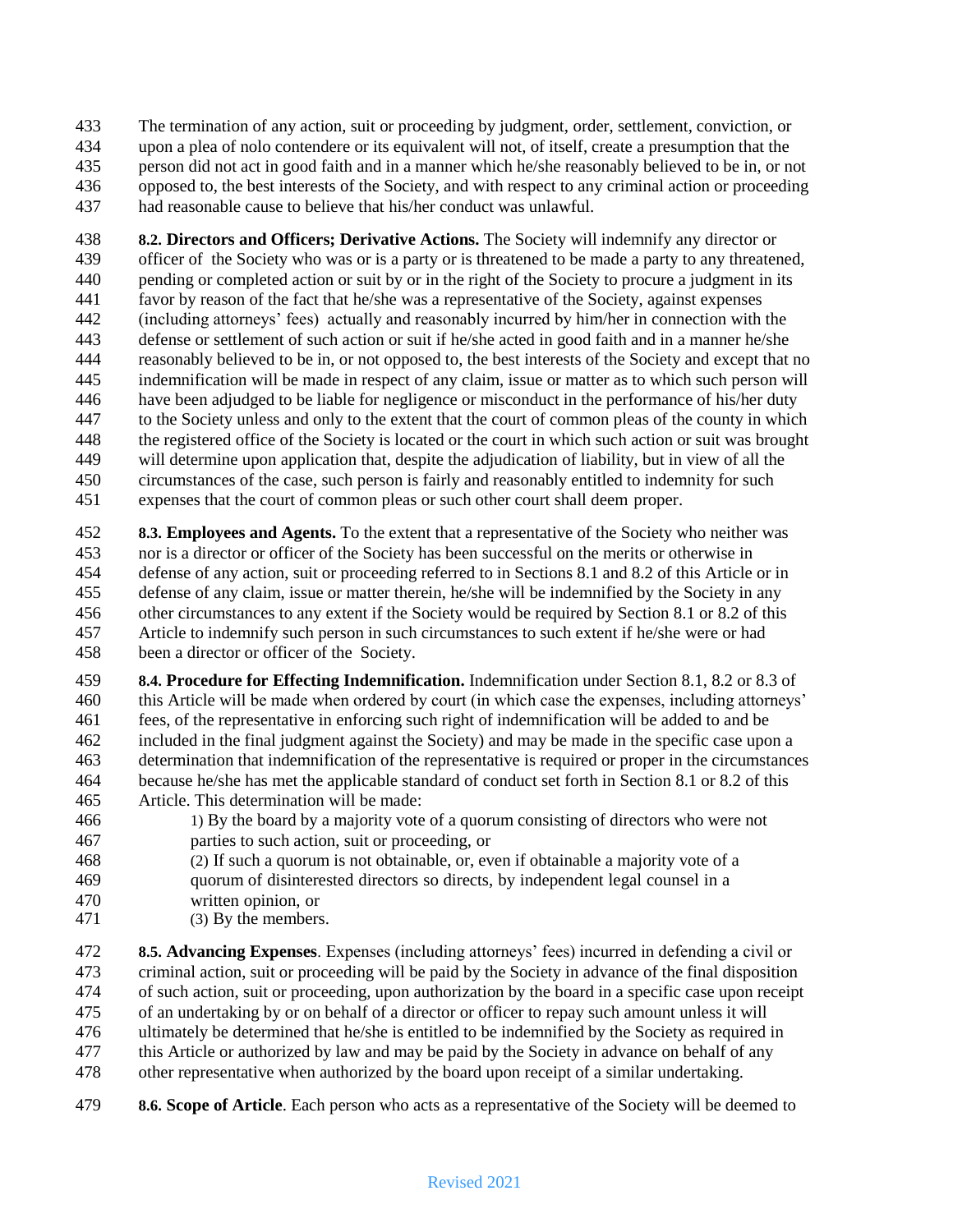be doing so in reliance upon such rights of indemnification as are provided in this Article. The

indemnification provided by this Article will not be deemed exclusive of any other rights to

- which a person seeking indemnification may be entitled under any agreement, vote of members or
- disinterested directors, statute or otherwise, both as to action in his/her official capacity and as to

 action in another capacity while holding such office or position, and will continue as to a person who has ceased to be a representative of the Society and will inure to the benefit of the heirs and

personal representatives of such a person.

 This Article will not affect the liability of a representative with respect to the administration of trust assets held by the Society pursuant to the Nonprofit Corporation Law of Pennsylvania.

# 489<br>490

# **ARTICLE IX**

 **9.1. Checks**. All checks, notes, bills of exchange or other orders in writing will be signed by the person or persons as the board may designate.

**Miscellaneous**

 **9.2. Contracts**. Except as otherwise provided in these bylaws, the board may authorize any officer or officers, agent or agents, to enter into any contract or to execute or deliver any instrument on behalf of the Society. This authority may be general or confined to specific instances.

 **9.3. Deposits.** All funds of the Society will be deposited to the credit of the Society in banks, trust companies, or other depositaries as the board may approve or designate. All funds will be withdrawn only upon checks signed by one or more officers or officers of the regions as the board shall determine.

 **9.4. Annual Report of Directors.** The board will present a report to the members annually, verified by the president and treasurer or by a majority of the directors, showing in appropriate detail the following:

 (1) The assets and liabilities, including the trust funds, of the Society as of the end of the fiscal year immediately preceding the date of the report.

 (2) The principal changes in assets and liabilities including trust funds, during the year immediately preceding the date of the report.

 (3) The revenue or receipts of the Society, both unrestricted and restricted to particular purposes, for the year immediately preceding the date of the report, including separate data with respect to each trust fund held by or for the Society.

 (4) The expenses or disbursements of the Society, for both general and restricted purposes, during the year immediately preceding the date of the report, including separate data with respect to each trust fund held by or for the Society.

 (5) The number of members of the Society as of the date of the report, together with a statement of increase or decrease in such number of members of the Society as of the date of the report, and a statement of the place where the names and addresses of the current members may 519 be found.<br>520 (6)

 (6) The annual report of the board will be filed with the minutes of the meetings of members.

 **9.5. Policies of the Board.** The board may adopt policies which cover in detail those items related to, but not specifically contained in these bylaws.

All policies must be in conformance to, and not in contravention of, the bylaws of the Society